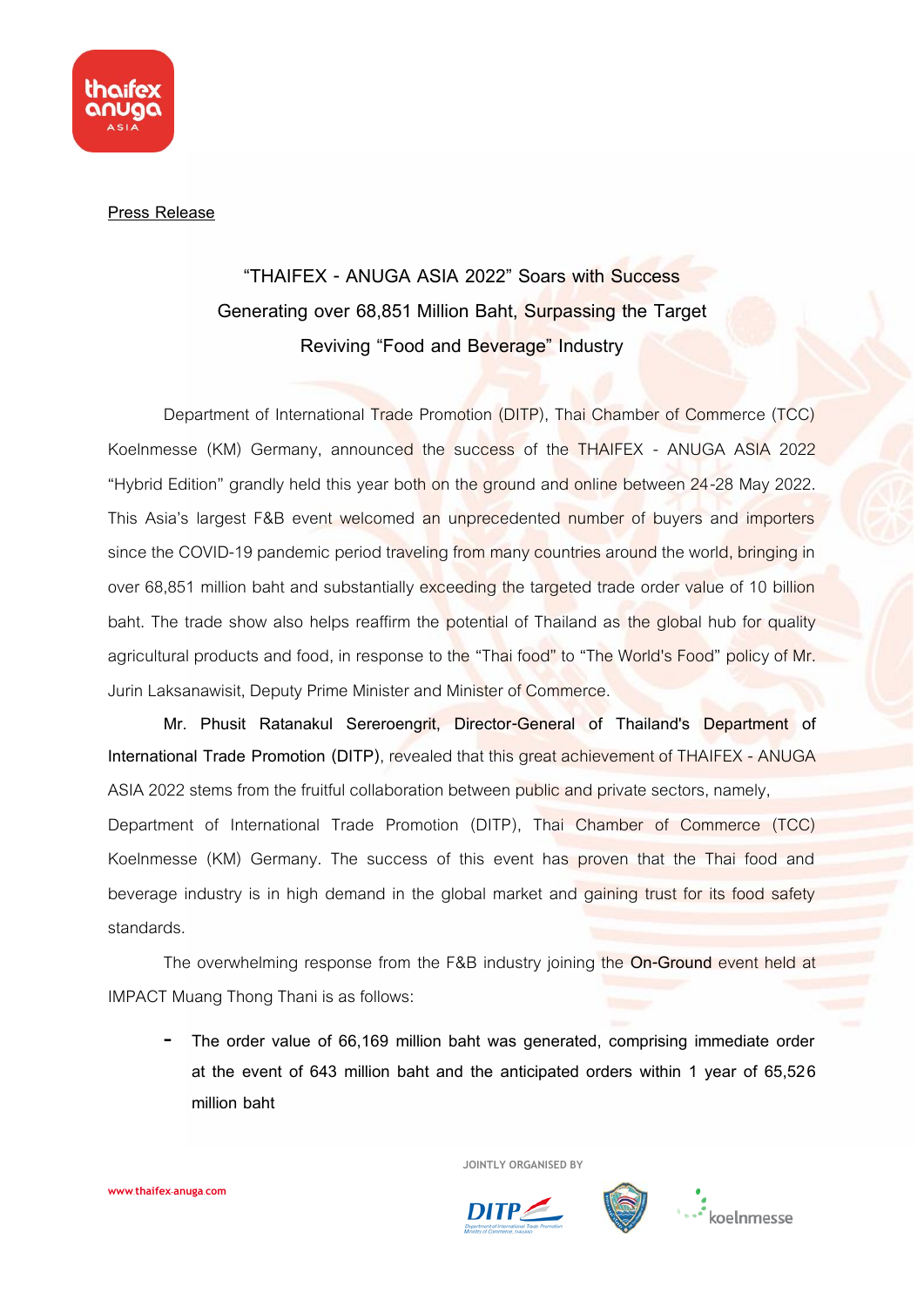

- 1,603 exhibitors including companies from Thailand and overseas
- 83,099 visitors including

o 51,535 trade visitors, comprising 44,637 visitors from Thailand and 6,898 international buyers/ importers from 111 countries

- o 31,564 public visitors
- Following Thailand, the largest country groups were from Malaysia, Vietnam, Singapore, South Korea and India, respectively.
- The top 5 best-selling products were Fine Food, Food Service, Seafood, Food Technology and Drinks.
- Special zone and exhibitions such as Future Food, Halal Food and Organic Food were also well-received by the F&B players.

As for the **Online** event, featuring the Virtual - Online Business Matching (V-OBM) on [www.thaifex-vts.com,](http://www.thaifex-vts.com/) the outcomes are the following:

- **The order value of 2,682 million baht, divided into the immediate orders of 191 million baht and the projected orders within 1 year of 2,491 million baht.**

- 311 business matching requests with 238 successful matchings, comprising:

- o 44 business matchings in Europe, Middle East and Africa zone (29 successful matchings between 15 buyers/importers across 7 countries with 34 Thai exporters)
- o 43 business matchings in the America zone (31 successful matchings between 13 buyers/importers from 5 countries with 37 Thai exporters)
- o 224 business matchings in the Asia-Oceania zone (178 successful matchings between 59 buyers/importers across 14 countries with 147 Thai exporters),
- o The top 5 countries with the highest number of matching requests were China, Hong Kong, Brunei, Vietnam and Argentina.

 **JOINTLY ORGANISED BY**

DITP/



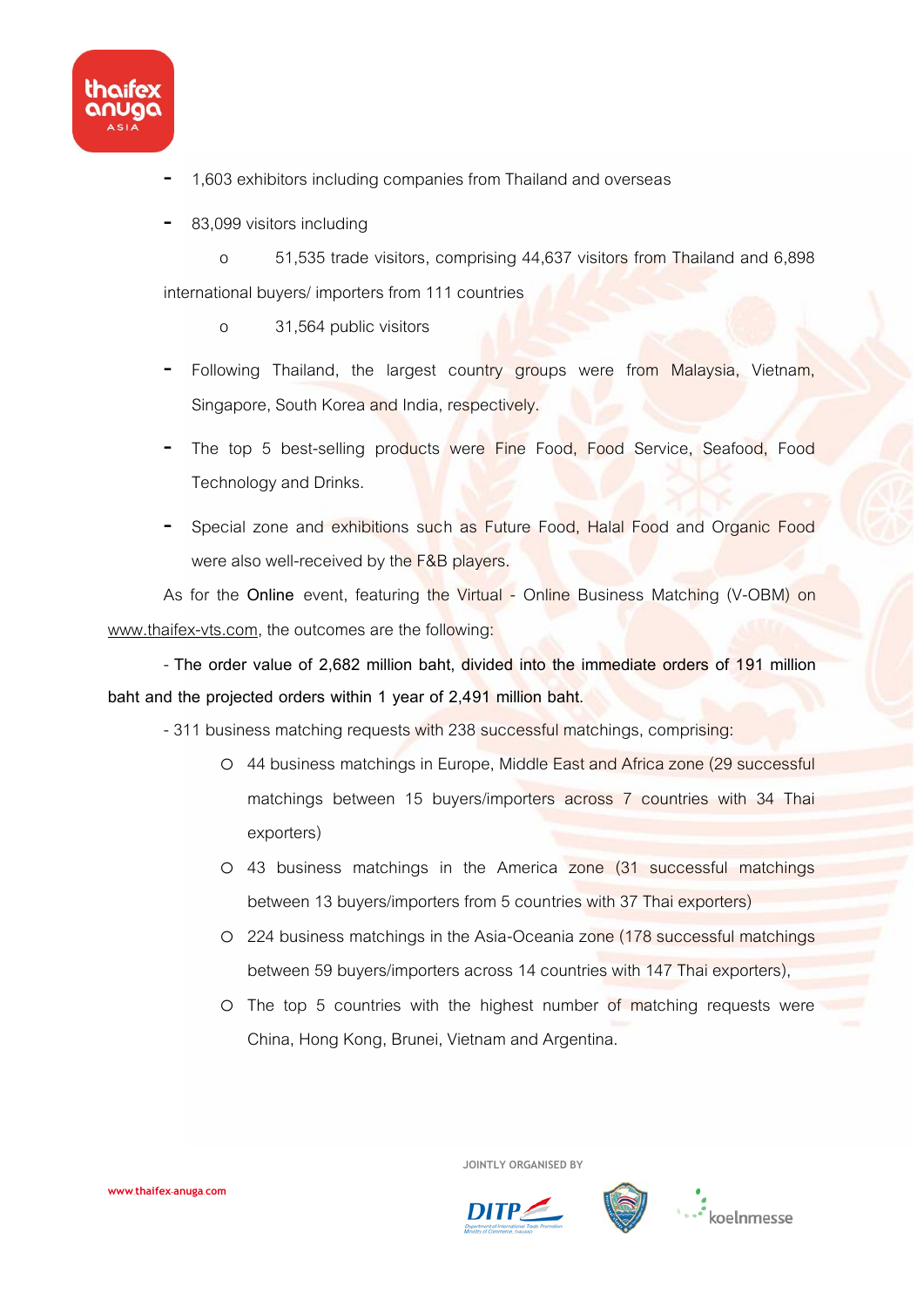

o The top 5 most attention-grabbing product categories in business matchings were Confectionery, Fine Food, Drinks, Fruits and Vegetables, and Frozen Food.

**Mr. Sanan Angubolkul, Chairman of the Thai Chamber of Commerce (TCC)**, revealed that THAIFEX - ANUGA ASIA reflects the determination of the Department of International Trade Promotion (DITP), Thai Chamber of Commerce (TCC), and Koelnmesse (KM) Germany to upgrade the F&B trade show in Thailand to be widely accepted across the world while reinforcing the unique potential of Thailand as the global hub for quality agricultural products and food. This year's event has received overwhelming responses from the F&B industry and created over ten billion baht in economic value for Thailand. Among this year's 722 exhibitors from Thailand, more than half of the companies participating in the exhibition are SMEs.

In addition, the F&B professionals have expressed great satisfaction with the THAIFEX -ANUGA ASIA as the driver for product development, new business opportunities and market entry. They also used this opportunity to test the market from potential buyers to further introduce their improved products, and services and come up with innovations to better fulfill the needs of customers. Still, the entrepreneurs have adjusted themselves and proceeded with the more creative production process, whether it be through developing products in response to the trends of food and food packaging to keep up with the ever-changing consumers' needs and the market. This is to ensure that the food and beverage business can grow hand in hand with the market trends and successfully penetrate the target market.

This year THAIFEX - ANUGA ASIA not only increases the market value for food and beverage products but also affects the value creation in tourism as well. As informed by the incoming trade visitors, these international travelers with high purchasing power will also be heading to visit various tourist destinations in Thailand such as Pattaya and Phuket, generating additional income from tourism to the country. This is also in line with the policy of the Thai

 **JOINTLY ORGANISED BY**